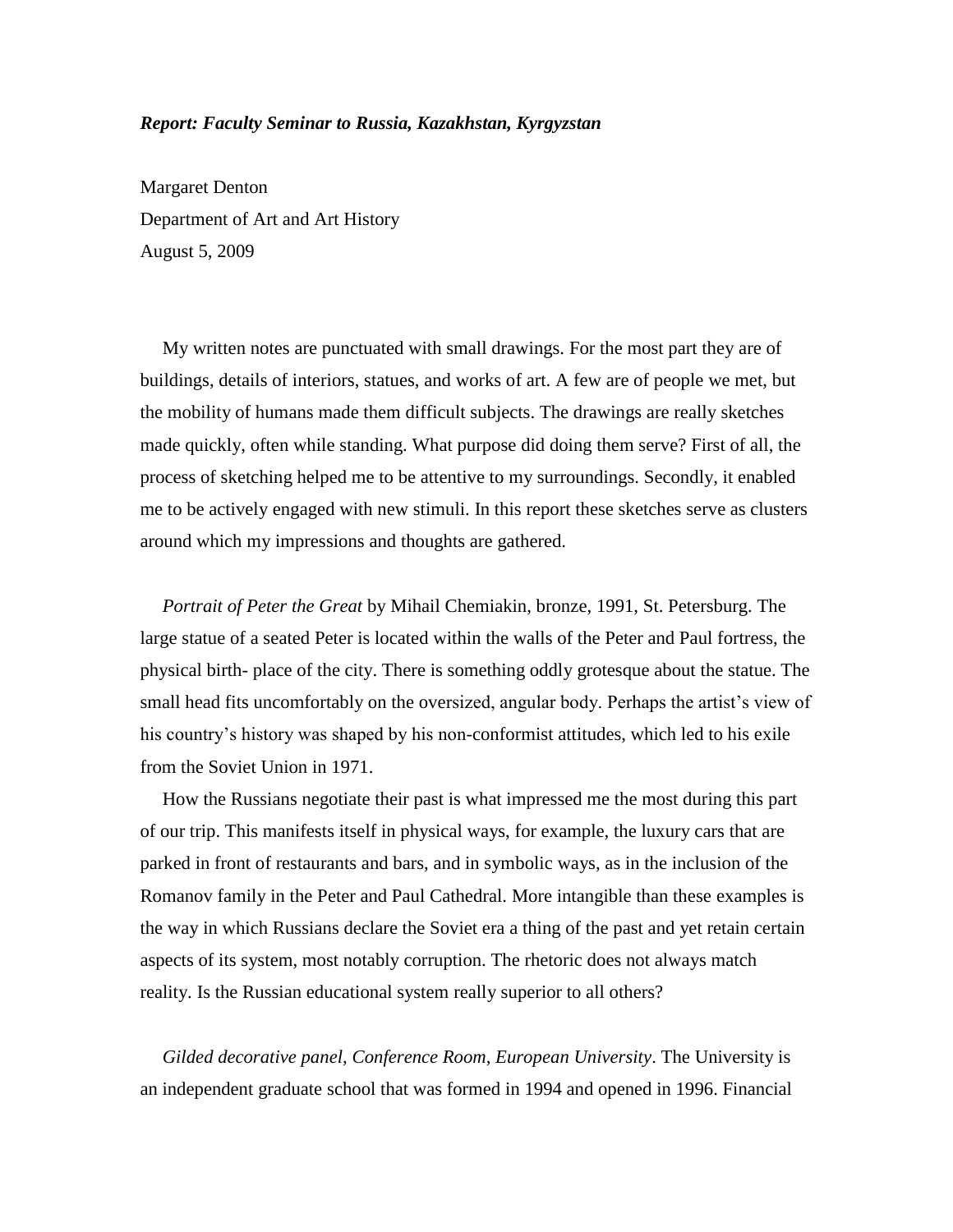support was provided by the MacArthur and Ford Foundations and the Soros Foundation. The intention was to set new standards of education and training in Russia. The city provides the building, an eighteenth-century palace that retains some of its lavish decoration, yet is in need of restoration. We listened to two lectures, one on the media and the other on women's roles in Russia. Sergei Erofeev, Director of International Programs, spoke about media issues. According to him, the only source of media criticism is print, or newspapers. Only 22% of Russians use the internet. Anna Temkina, Co-Director of the Gender Studies Center, delivered a talk that outlined both the freedoms granted to and restrictions faced by Russian women since 1918. That was a year of transformation in gender relations. As workers women gained some emancipation from the family. The constitution granted women the right to vote, the right to abortion, to divorce, and equal pay. Professor Temkina acknowledged that this vision was not fully realized. In 1936 abortion was criminalized, then made legal again in 1955. From the 1950s until the 1980s women had an average of four abortions in their future.

*Looking out from the Hermitage onto Palace Square and the Alexander Column* . The architecture of St. Petersburg is stunning with its endless combination of neoclassical elements and array of colors: pale creams, yellow ochers, crisp greens, and soft pinks. The Hermitage, with its bright turquoise, white, and gold palette is the most striking of all the palaces in the city.

I drew the square from the upper floor gallery where Matisse's *Dance* and *Music*  hang. This visit confirmed my belief that you have to experience art works directly. Digital images and reproductions don't allow you to see how the canvas is worked and to imagine the intellectual deliberations and physical movements that went into realizing it. *Music* is filled with *pentimenti* that trace the changes Matisse made. Even hanging the work high in the stairway of Sergei Shchukin's Moscow mansion could not possibly have rendered these changes invisible or mitigated the crudeness of the work. More astonishing is to realize what an incredible art collector Shchukin was. The paintings by Picasso he owned, which are hanging in the Hermitage Museum, emphasize process rather than resolution.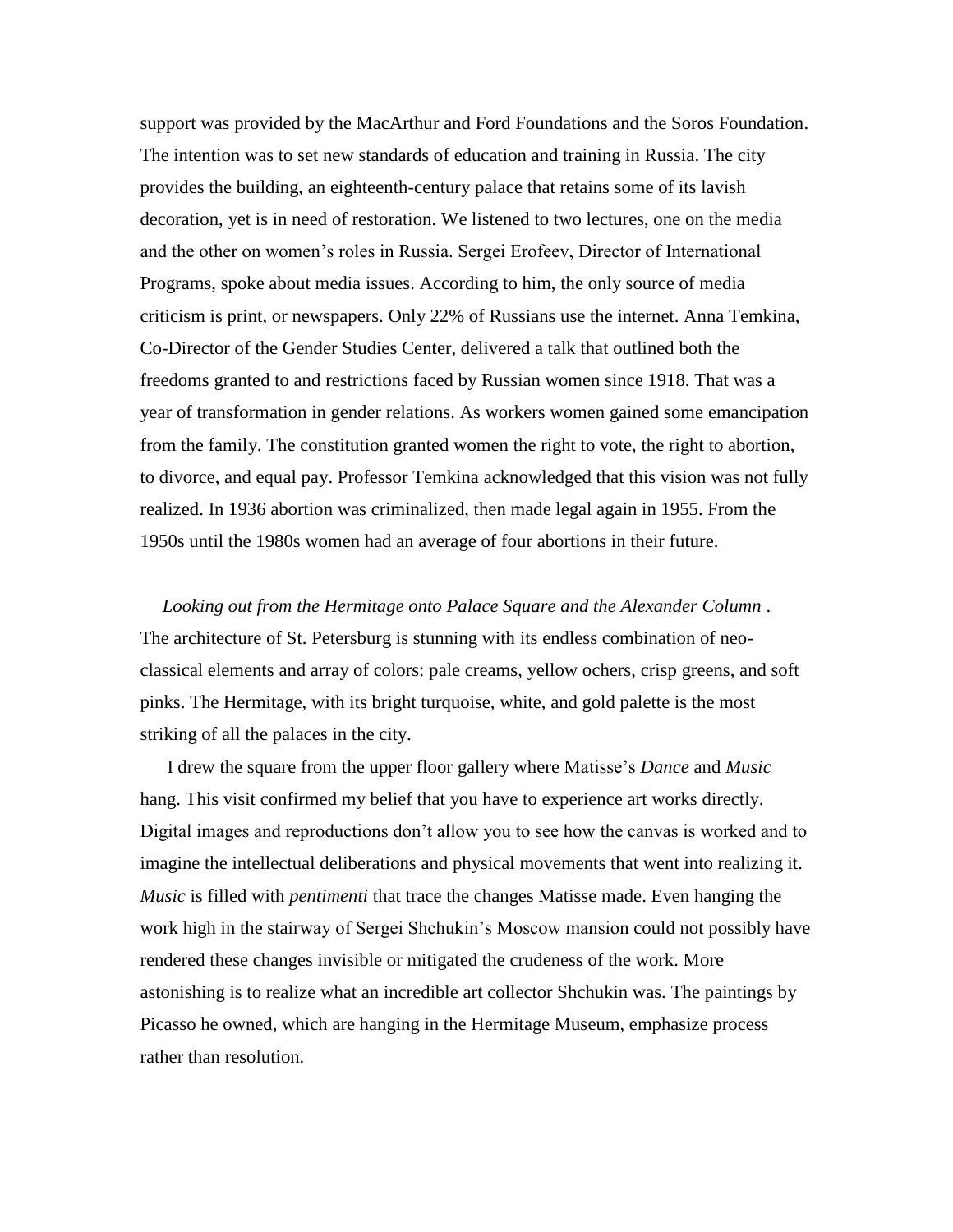I paid attention to both the works, which are spectacular, and the collectors. Catherine the Great had a voracious appetite for all art, which was a manner of rivaling European royals. The Hermitage also contains many works collected by other, lesser nobles. The dates of acquisition on the labels document the appropriation by the state in the 1920s. The many guides who take visitors through the Hermitage are not interested in these details. They have learned that anecdotes or tragedies, such as the attack on Rembrandt's *Prodigal Son,* keep their audience attentive. In contrast to the animated guides the women who "guard" the rooms are still and sometimes sleepy. They sit with their purses in their laps. Are there no lockers for them to use?

*Corot, Rainy Day*. The Almaty Art Museum. Provincial museums are often more interesting than larger museums because their collections are little known. The Corot painting I drew is probably known only to experts on the artist. I have never seen a reproduction of this sweet work. Nor are the social realists works housed here widely published. *Collective Farm's Feast* (1937) by the Kazakh artist Kasteev depicts a scene celebrating the harvest: work, dancing, eating. The Soviet flag sits atop the pole supporting a tent.

Almaty is a very different landscape than St. Petersburg. Gone is the neo-classical vocabulary and rococo colors. Here the buildings are more plain, Soviet block style, but with interesting decorative motifs that look Asian. Before independence, 60% of the population were Russians. While this has been reversed, schools teach mainly in Russian. There are, according to Dr. Dana Stevens of KIMEP, some 150 ethnic groups in the country. This diversity is displayed in the features of the population. The city is lively. There is evident of prosperity in the tall skyscrapers, the fancy cars, and the rich suburbs with McMansions that rival any in America.

According to Richmond alumnus Nazgul Yergalieva certain aspects of the former Soviet system persist. Two of these are the opacity of the legal system and the assumption of guilt. Punishment is assumed. Nazgul has worked on issues of torture in Central Asia. Torture is defined as an act by an official in power; the right to silence typical of common law societies is not in effect.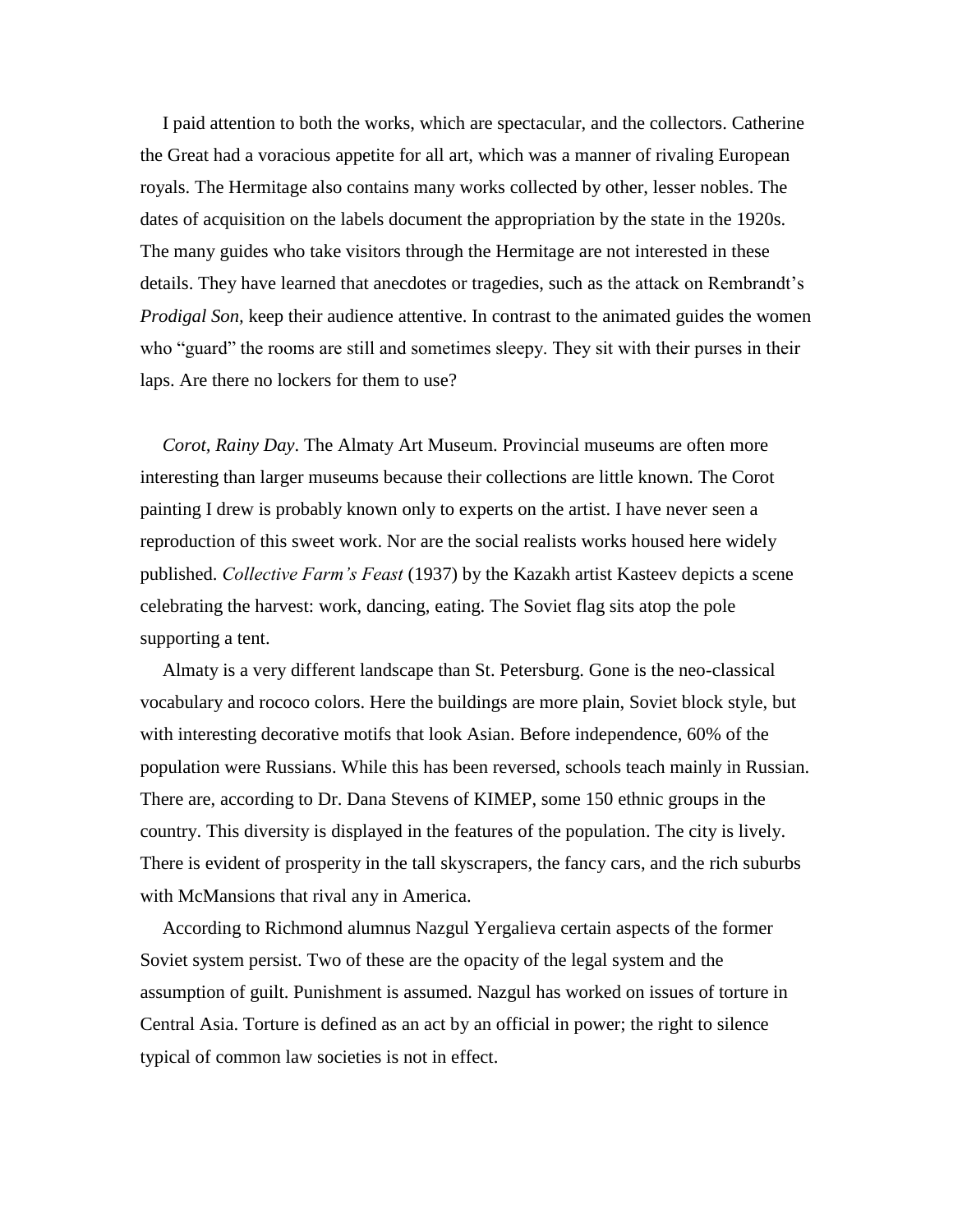As with the European University and Smolny College in St. Petersburg, the Kazakhstan Institute of Management, Economics and Strategic Research, or KIMEP, is an attempt to create a model of higher education that is closer to western models. These experiments have quirky elements. KIMEP, for example, is a private university. The government, or the president, has a 40% share and Dr. Bang, the president of the university, owns the other 60%. One of the assumptions we have in America is that diplomas are awarded on the basis of performance, an idea that KIMEP promotes. However, this idea seems to be at odds with the general student culture. In Almaty at the Bilim/Education USA Center we met college students who asked how much American students had to pay for grades. Payment for acquiring jobs after university is also part of the professional infrastructure particularly in banking, business, and government.

*Student writing, Ber-Bulak Secondary School, Tash-Dobe Village, Kyrgystan.* Francis Smith, a Peace Corps volunteer, was teaching English to a group of young students. Or rather, he was co-teaching with a woman who is responsible for communication in the Kyrgyz language. Working together facilitates the teaching process and allows the Kyrgyz teacher to learn about teaching English. Francis lives in the village with a family. He projects a mixture of idealism and acceptance of things as they are. Students are not penalized for not doing work; they always pass. He describes school as more of a social space than a working space. The boy I drew was intent on writing down the answer to the teachers' questions, but it is unlikely that he will continue his studies beyond high school. In fact, there are more girls in the class than boys because their parents claim the boys are needed to work. The girls are also unlikely to continue schooling. Francis explained that after high school the girls get married. By twenty-one they are considered old.

That same afternoon we were *fêted* at the International University where two academics participating in a conference lectured to us on the ecological problems of the Kyrgyz Republic. According to them, buried wastes from mining are a great concern because of the risk of leakage from potential earthquakes, mudslides, and other natural disasters. Since the collapse of the Soviet Union, the sites of waste tailings (uranium) have deteriorated. The problems facing the country are a lack of funds, qualitative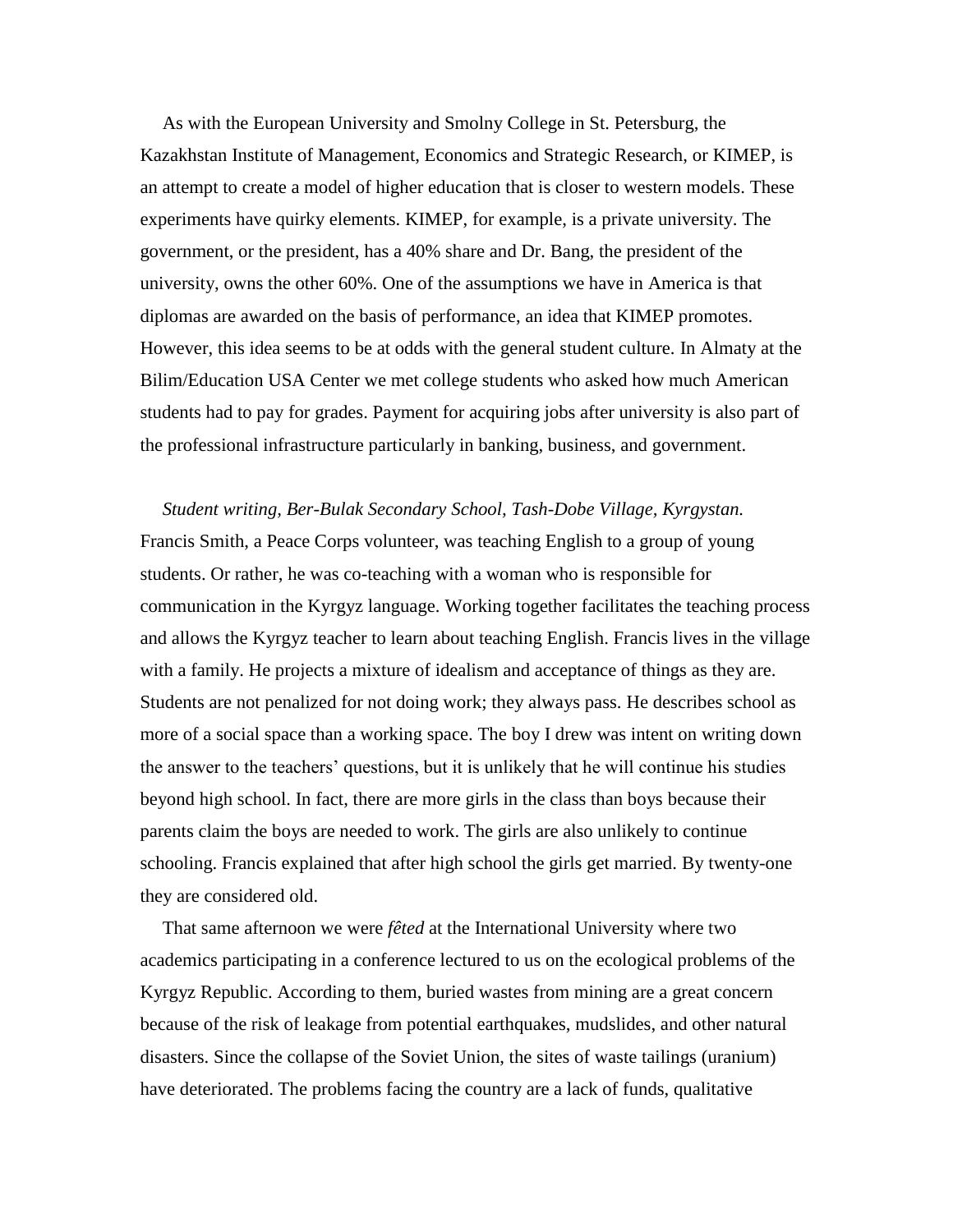information, and lack of cooperation on a regional level. There was an underlying message here: the country needs aid from other countries like the United States.

The Kyrgyz Republic's lack of natural resources seems to have intensified its strong dependence upon the Soviet Union and its regret of the dissolution of the latter. Statues of Lenin, Marx and Engels in conversation, and other references to Communism are very visible. There are also signs of change. The statue of Marx and Engels faces the building that houses the American University of Central Asia, a liberal arts university founded in 1997 with funds from the U. S. government and the Open Society Institute founded by George Soros. In fact, the OSI cropped up in several discussions during out trip. It helped to fund the European University in St. Petersburg; Nazgul worked for the organization as well.

*Petroglyphs at Tamgaly, Kazakhstan.* This was an extraordinary experience because of the site, which was discovered only in 1957. The petroglyphs, most of which date from the Bronze Age (1400-1000 bce) are not in caves, but on rock faces that sit atop small hills in an open space. Representations of hunting figures, animals (including camels), sacrificial scenes, human couplings, and sun figures are scattered among different areas. They are small images made by a kind of stippling technique rather than carving. It is hard to see them sometimes because of the muted quality of the stippling and because of the sun. The most fascinating aspect is the ensemble: the petroglyphs, the place of sacrifice, and the tombs that are still being excavated. On the rocks above the place of sacrifice is a group of "solar-headed gods", anthropomorphic creatures with round heads that emit rays. On a tree branch jutting out from a crevasse in the rocks above the place of sacrifice hang strips of cloth. This branch and others scattered throughout the site are witnesses to the continued sacredness of the place for the local inhabitants.